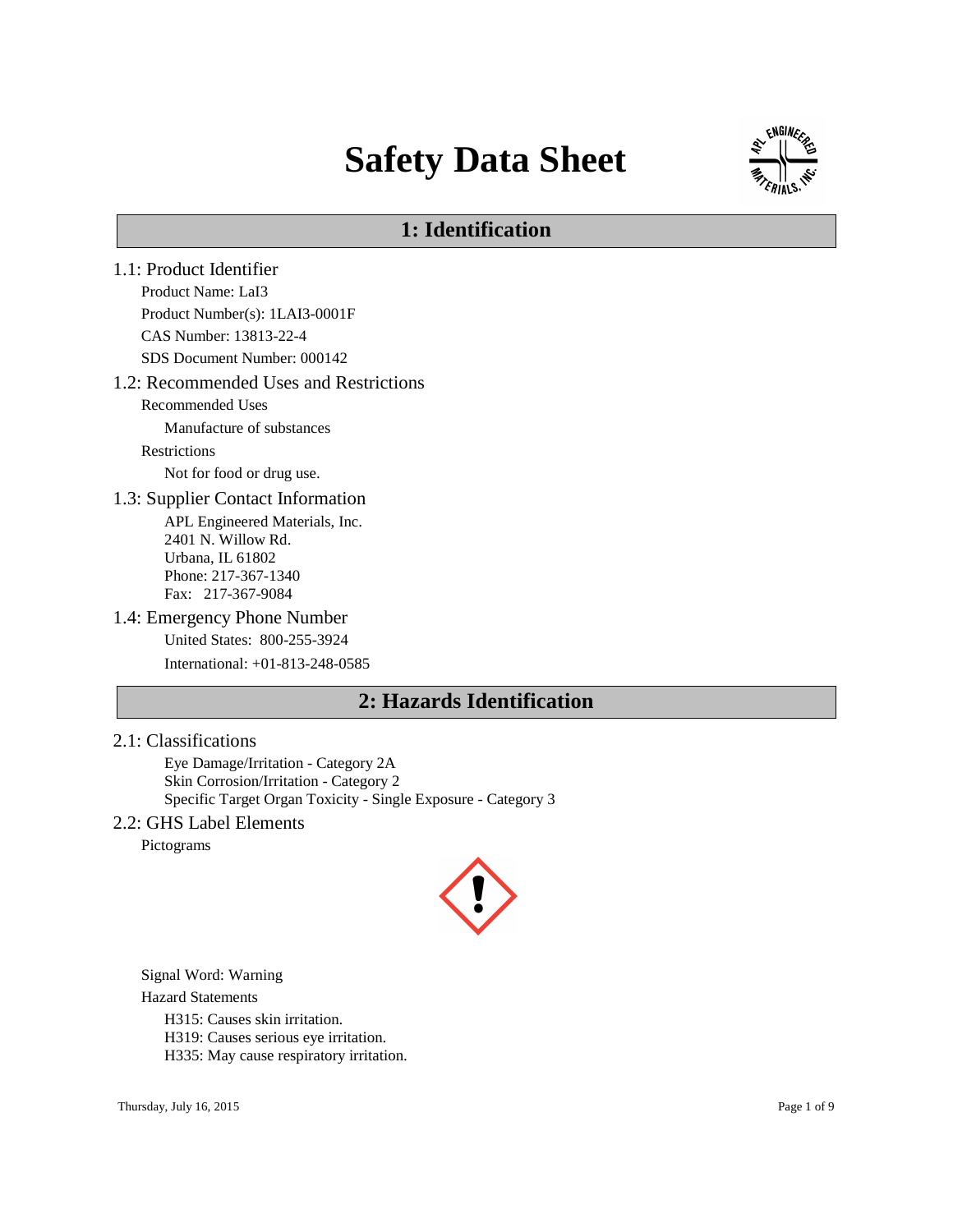Precautionary Statements

P261: Avoid breathing dust.

P264: Wash hands thoroughly after handling.

P271: Use only outdoors or in a well-ventilated area.

P280: Wear protective gloves, clothing, and eyewear.

P302 + P352: IF ON SKIN: Wash with plenty of soap and water.

P304 + P340: IF INHALED: Remove victim to fresh air and keep at rest in a position comfortable for breathing.

P305 + P351 + P338: IF IN EYES: Rinse cautiously with water for several minutes. Remove contact lenses, if present and easy to do. Continue rinsing.

P312: Call a POISON CENTER or doctor/physician if you feel unwell.

P332 + P313: If skin irritation occurs: Get medical advice/attention.

P337 + P313: If eye irritation persists: Get medical advice/attention.

P362: Take off contaminated clothing and wash before reuse.

P403 + P233: Store in a well-ventilated place. Keep container tightly closed.

P405: Store locked up.

P501: Dispose of contents/container to licensed disposal facility.

2.3: Hazards Not Otherwise Classified or Not Covered by GHS None.

2.4: Amount(s) of substances with unknown toxicity

None

### **3: Composition/Information on Ingredients**

- 3.1: .Ingredient .Weight% .Formula .CAS Number .Mol Wt .EC Number LaI3 100 LaI3 13813-22-4 519.62 237-465-6
- 3.2: Other Hazardous components

none

3.3: Trade Secret Disclaimer

none

3.4: Synonyms

Lanthanum (III) Iodide Lanthanum triiodide

### **4: First Aid Measures**

#### 4.1: First Aid

General

Consult with physician and provide this Safety Data Sheet

Remove person from area of exposure and remove any contaminated clothing

In contact with eyes

Flush eyes with plenty of water for at least 15 minutes, occasionally lifting the upper and lower eyelids. Seek medical attention if irritation develops or persists

#### In contact with skin

Wash thoroughly with soap and plenty of water. Remove all contaminated clothing for proper laundering. Seek medical attention if irritation develops or persists.

If swallowed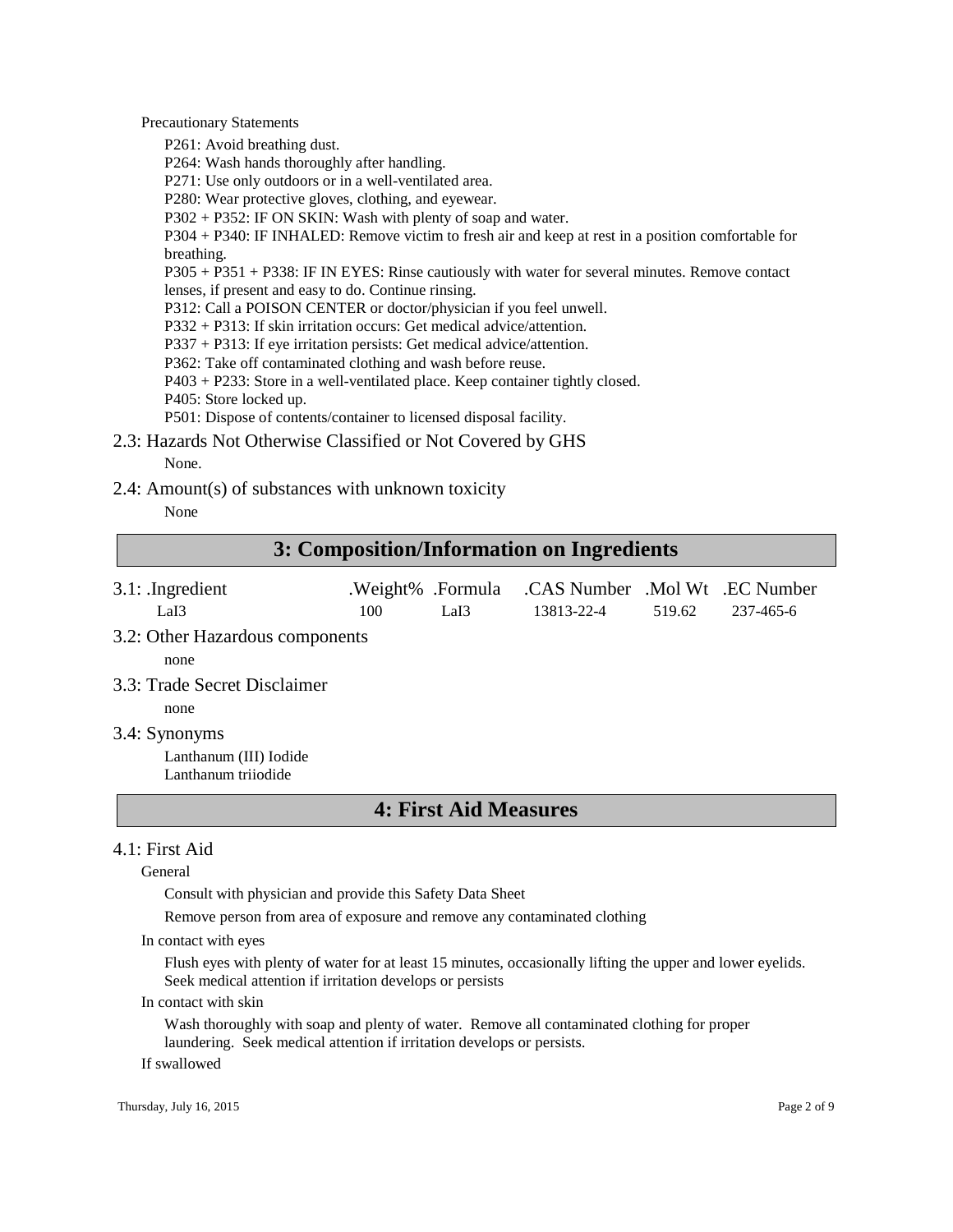If conscious and alert, rinse mouth and drink 2-4 cupfuls of water. Never give anything by mouth to an unconscious person. Do NOT induce vomiting. Get medical aid.

If inhaled

Remove from exposure to fresh air immediately. If breathing is difficult, give oxygen. Get medical aid. If breathing has ceased apply artificial respiration using oxygen and a suitable mechanical device such as a bag and a mask.

#### 4.2: Most important symptoms and effects; acute and delayed

Stomach irregularities based on human evidence.

Causes serious eye irritation.

May cause respiratory irritation.

Causes skin irritation

4.3: Indication of any immediate medical attention and special treatment needed no data available

## **5: Fire Fighting Measures**

- 5.1: Fire extinguishing media
	- carbon dioxide
	- dry chemical

water or alcohol-resistant foam

#### 5.2: Specific hazards arising from the substance or mixture

lanthanum oxides

hydroiodic acid and hydroiodic acid fumes

5.3: Special protective equipment and precautions for firefighters. Wear self contained breathing apparatus for fire fighting if necessary

### **6: Accidental Release Measures**

6.1: Personal precautions, protective equipment, and emergency procedures.

Ensure adequate ventilation.

For personal protection see section 8.

Avoid breathing dust.

Avoid dust formation.

Use personal protective equipment.

Evacuate personnel to safe areas.

6.2: Methods and materials for containment and cleaning up.

Sweep up and shovel.

Keep in suitable, closed containers for disposal.

6.3: Environmental precautions

Do not let product enter drains.

#### 6.4: Disposal

Dispose of in accordance with local regulations. See section 13.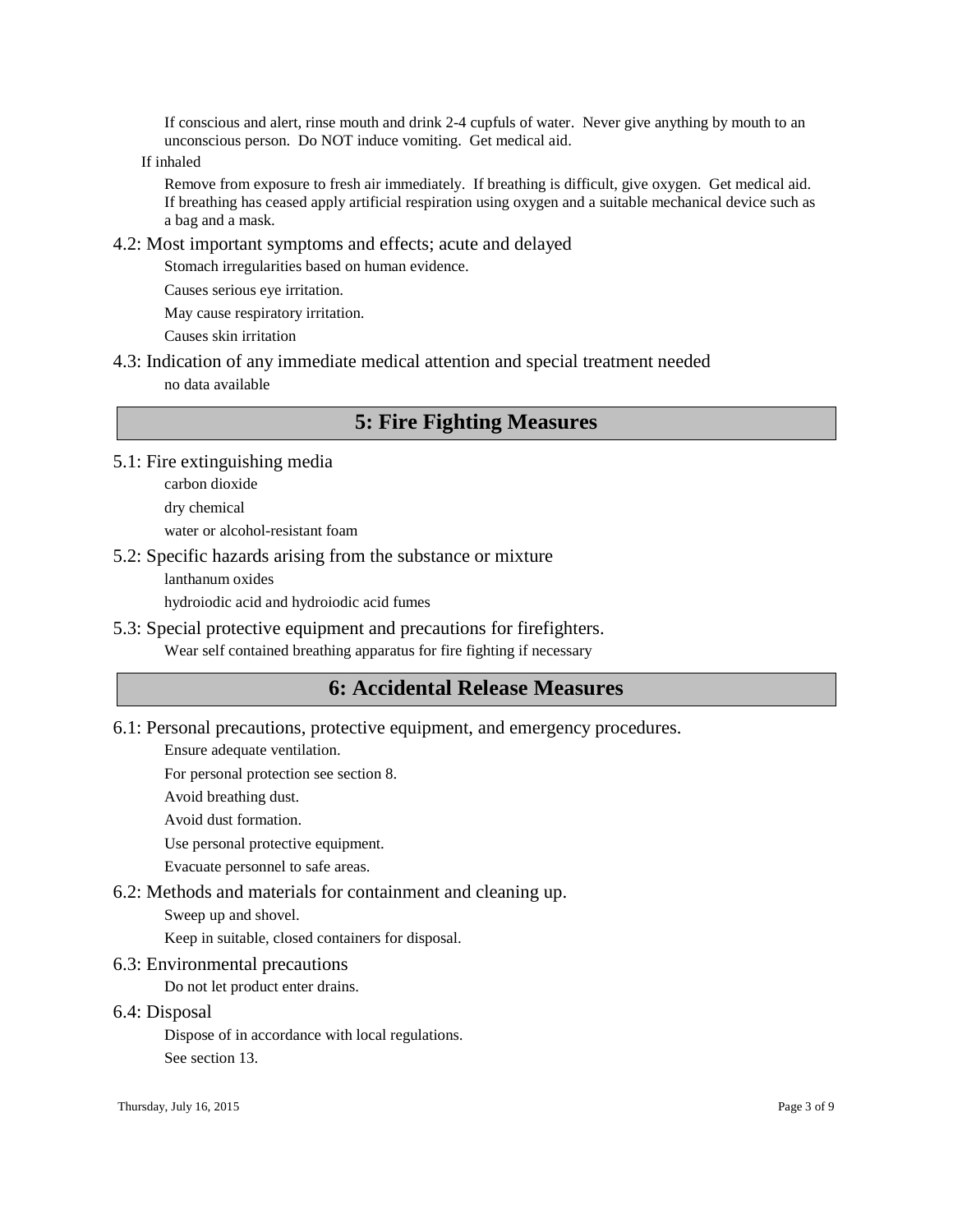### **7: Handling and Storage**

#### 7.1: Precautions for safe handling

Avoid formation of dust and aerosols.

See precautionary statements in section 2.2.

Provide appropriate exhaust ventilation at places where dust is formed.

Avoid contact with skin and eyes.

### 7.2: Conditions for safe storage

Store in the dark to preserve product quality.

Store in a dry and well-ventilated place.

Store away from moisture.

Store under inert gas.

Keep container tightly closed.

### 7.3: Incompatibilities

moisture sensitive

strong oxidizing agents

# **8: Exposure Controls/Personal Protection**

#### 8.1: Control parameters

OSHA permissible exposure limit (PEL)

not listed

ACGIH threshold limit value (TLV)

not listed

NIOSH recommended exposure limit (REL)

not listed

#### 8.2: Engineering controls

Use adequate ventilation to keep airborne concentrations low

Facilities storing or utilizing this material should be equipped with an eyewash facility and a safety shower

#### 8.3: Personal protective equipment

#### Eyes

Wear appropriate protective eyeglasses or chemical safety goggles as described by OSHA's eye and face protection regulations in 29 CFR 1910.133 or European Standard EN166

#### Skin

Wear appropriate, chemical-resistant protective gloves to prevent skin exposure.

### Clothing

Wear appropriate protective clothing to prevent skin exposure

### Respirator

Follow the OSHA respirator regulations found in 29CFR 1910.134 or European Standard EN 149. Always use a NIOSH or European Standard EN 149 approved respirator when necessary

# **9: Physical and Chemical Properties**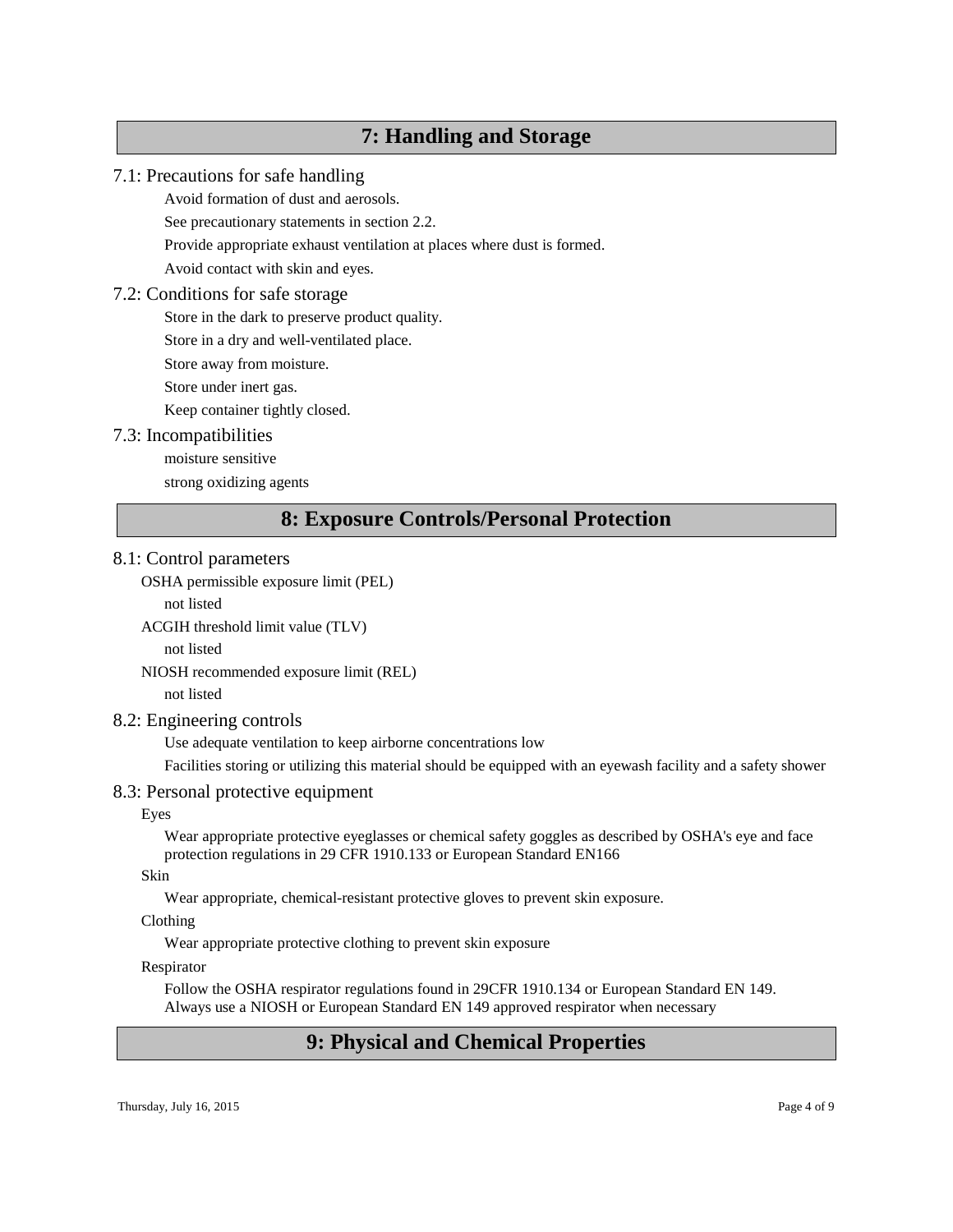9.a: Appearance State: Solid Form: powder or spheres Color: off white

9.b: Odor: odorless

- 9.c: Odor threshold: no data available
- 9.d: pH: no data available
- 9.e: Melting point / freezing point: 772 °C (1,422 °F)
- 9.f: Initial boiling point and range: no data available
- 9.g: Flashpoint: no data available
- 9.h: Evaporation rate: no data available
- 9.i: Flammability (solid, gas): no data available
- 9.j: Upper/lower flammability or explosive limits: no data available
- 9.k: Vapor pressure: no data available
- 9.l: Vapor density: no data available
- 9.m: Relative density: 5.63 g/cm3 at 25  $^{\circ}$ C (77  $^{\circ}$ F)
- 9.n: Water Solubility: soluble
- 9.o: Partition coefficient: n-octanol/water: no data available
- 9.p: Auto-ignition temperature: no data available
- 9.q: Decomposition temperature: no data available
- 9.r: Viscosity: no data available

# **10: Stability and Reactivity**

10.1: Reactivity

no data available

- 10.2: Chemical stability
	- Stable under recommended storage conditions.
- 10.3: Possibility of hazardous reactions no data available
- 10.4: Conditions to avoid exposure to light (may affect product quality) exposure to water
- 10.5: Incompatible materials See section 7.3.
- 10.6: Hazardous decomposition products In the event of fire: see section 5.2 Other decomposition products - no data available

### **11: Toxicological Information**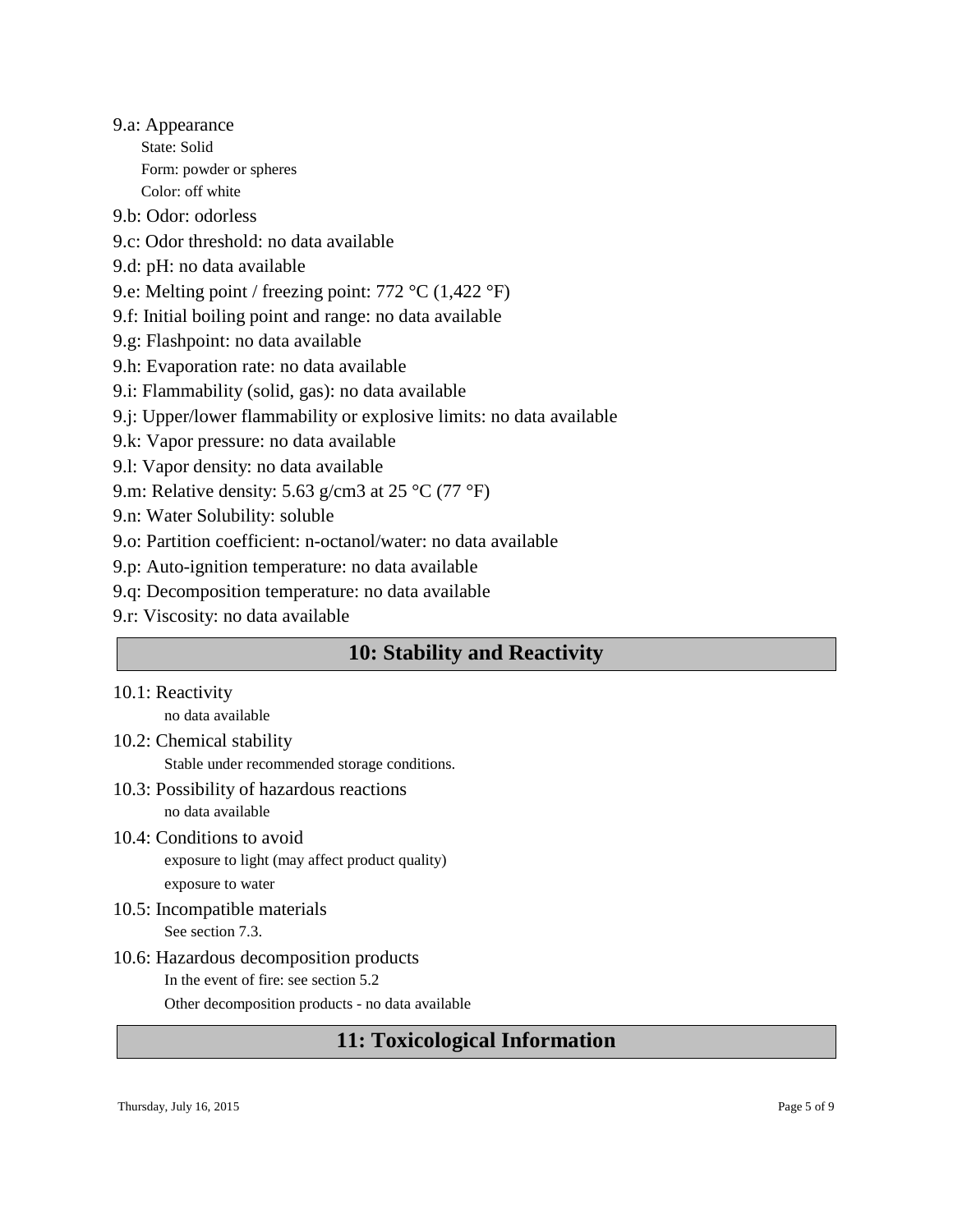11.1: Toxicity data

Acute toxicity - Oral

no data available

Acute toxicity - Dermal

no data available

Acute toxicity - Inhalation

No data available.

Skin corrosion/irritation

Causes skin irritation.

Eye damage/irritation

Causes severe eye irritation.

Respiratory irritation

May cause respiratory irritation.

Germ cell mutagenicity

no data available

Reproductive toxicity

no data available

Specific organ toxicity - single exposure

May cause respiratory irritation.

Specific organ toxicity - repeated exposure

No data available.

#### Aspiration hazard

No data available.

Additional information

No data available.

#### ACGIH carcinogenicity

The ACGIH has not identified any component of this product present at levels greater than or equal to 0.1% as a probable, possible or confirmed human carcinogen.

IARC carcinogenicity

The IARC has not identified any component of this product present at levels greater than or equal to 0.1% as a probable, possible or confirmed human carcinogen.

#### NTP carcinogenicity

The NTP has not identified any component of this product present at levels greater than or equal to 0.1% as a probable, possible or confirmed human carcinogen.

#### OSHA carcinogenicity

OSHA has not identified any component of this product present at levels greater than or equal to 0.1% as a probable, possible or confirmed human carcinogen.

#### 11.2: Routes of exposure

skin

oral

See section 2.2

eyes

#### 11.3: Symptoms of exposure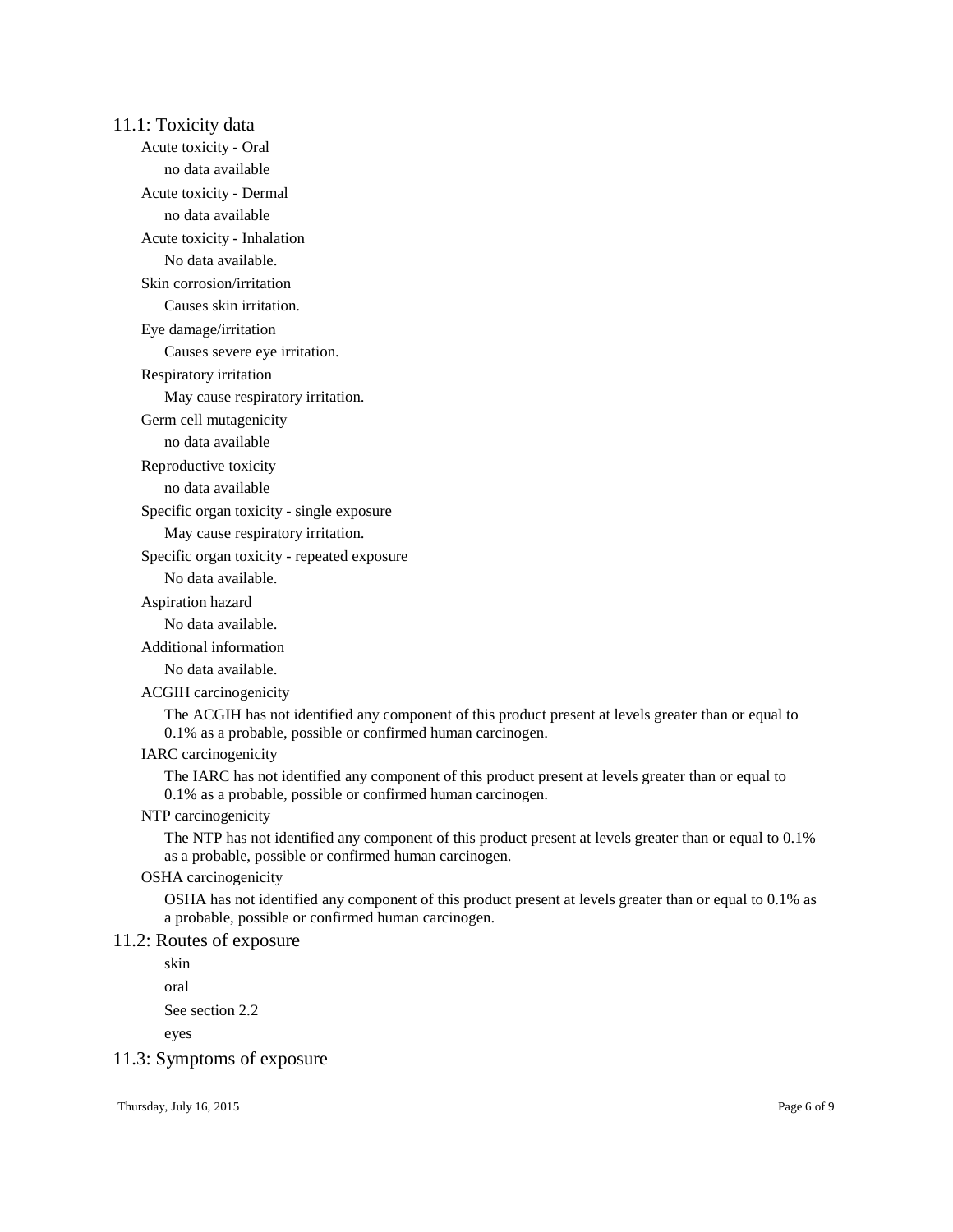See section 4.2

#### 11.4: Delayed and immediate effects of esposure

To the best of our knowledge the toxicological properties have not been thoroughly investigated.

Prolonged exposure to iodides may produce iodism in sensitive individuals. Symptoms of exposure include skin rash, running nose, headache and irritation of the mucous membrane. For severe cases the skin may show pimples, boils, hives, blisters and black and blue spots. Iodides are readily diffused across the placenta. Neonatal deaths from respiratory distress secondary to goiter have been reported. Iodides have been known to cause drug-induced fevers, which are usually of short duration.

Rare earth compounds may cause delayed blood clotting leading to hemorrhages. Inhalation of rare earths may cause sensitivity to heat, itching, and increased awareness of odor and taste.,

# **12: Ecological Information**

12.1: Ecotoxicity

Toxicity to fish

No data available

Toxicity to daphnia and other aquatic invertebrates

No data available

Toxicity to algae/bacteria

No data available

12.2: Persistence and degradability

no data available

12.3: Bioaccumulative potential

no data available

- 12.4: Mobility in soil no data available
- 12.5: Other effects no data available

# **13: Disposal Considerations**

- 13.1: Waste treatment methods No data available
- 13.2: Safe handling

See section 7.1 .

13.3: Product disposal

Contact a licensed professional waste disposal service to dispose of this material.

13.4: Packaging disposal

Dispose of as unused product.

# **14: Transport Information**

#### 14.1: DOT(US)

UN Number: Not a dangerous good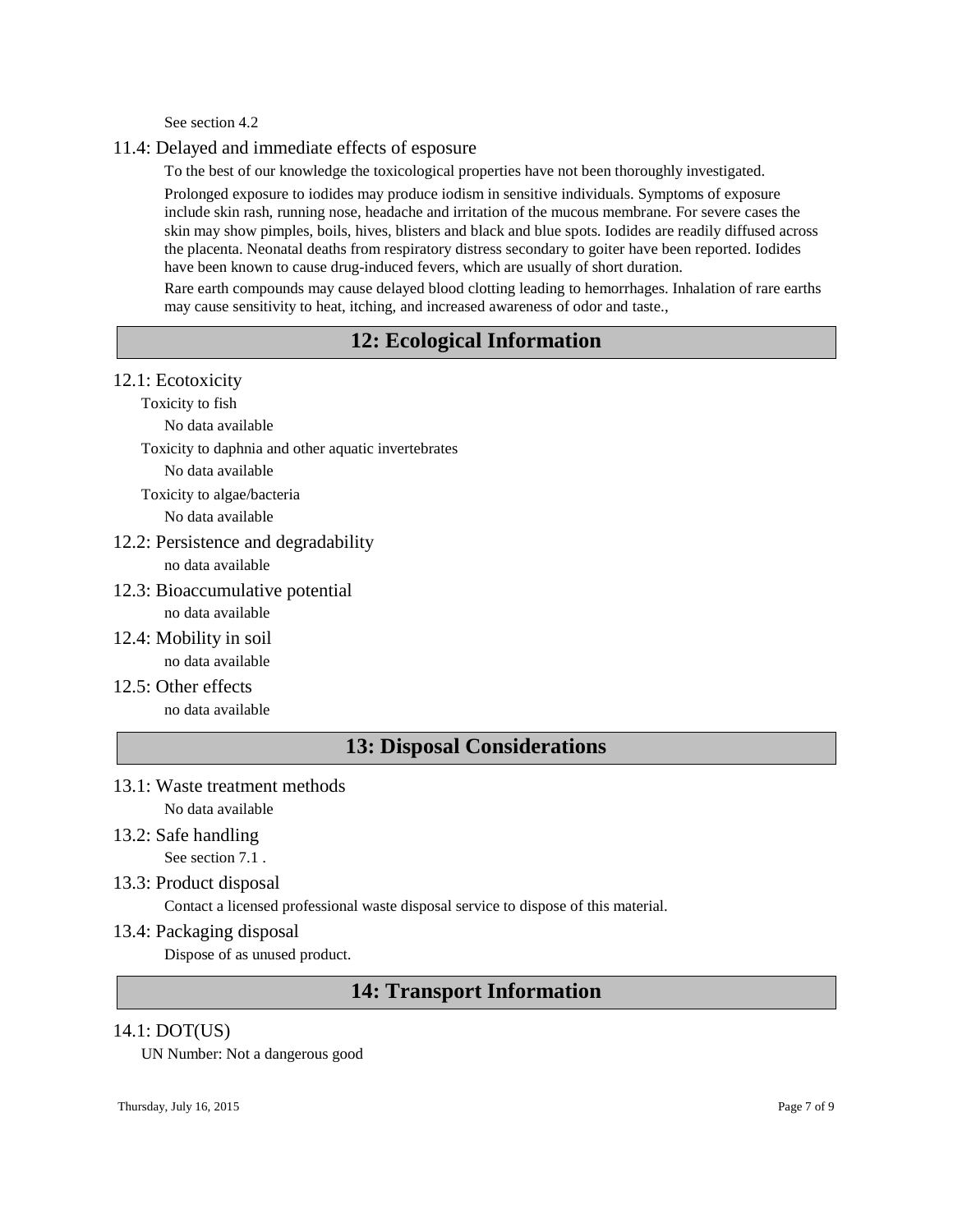Proper Shipping Name: Packing Group: Shipping Class(es): 0 Marine Pollutant: No

#### 14.2: IMDG

UN Number: Not a dangerous good Proper Shipping Name: Packing Group: Shipping Class(es): 0 Marine Pollutant: No

#### 14.3: IATA

UN Number: Not a dangerous good Proper Shipping Name: Packing Group: Shipping Class(es): 0

### 14.4: Special Shipping Precautions

None

# **15: Regulatory Information**

#### 15.1: TSCA inventory

This material is listed on the TSCA inventory.

#### 15.2: SARA 302 components

This material is not subject to the reporting requirements of SARA Title III, Section 302.

#### 15.3: SARA 313 components

This material is not subject to the reporting requirements of SARA Title III, Section 313.

#### 15.4: SARA 313/312 hazards

Acute health hazard.

#### 15.5: Other information

California Prop. 65 Components - This product does not contain any chemicals known to State of California to cause cancer, birth defects, or any other reproductive harm.

Pennsylvania Right To Know Components -This product does not contain materials listed on the Pennsylvania Right to Know list

Massachusetts Right To Know Components - This product does not contain materials listed on the Massachusetts Right to Know list

New Jersey Right To Know Components -This product does not contain materials listed on the New Jersey Right to Know list

# **16: Additional Information**

#### 16.1: NFPA

Health: 2 Fire: 0 Reactivity: 0